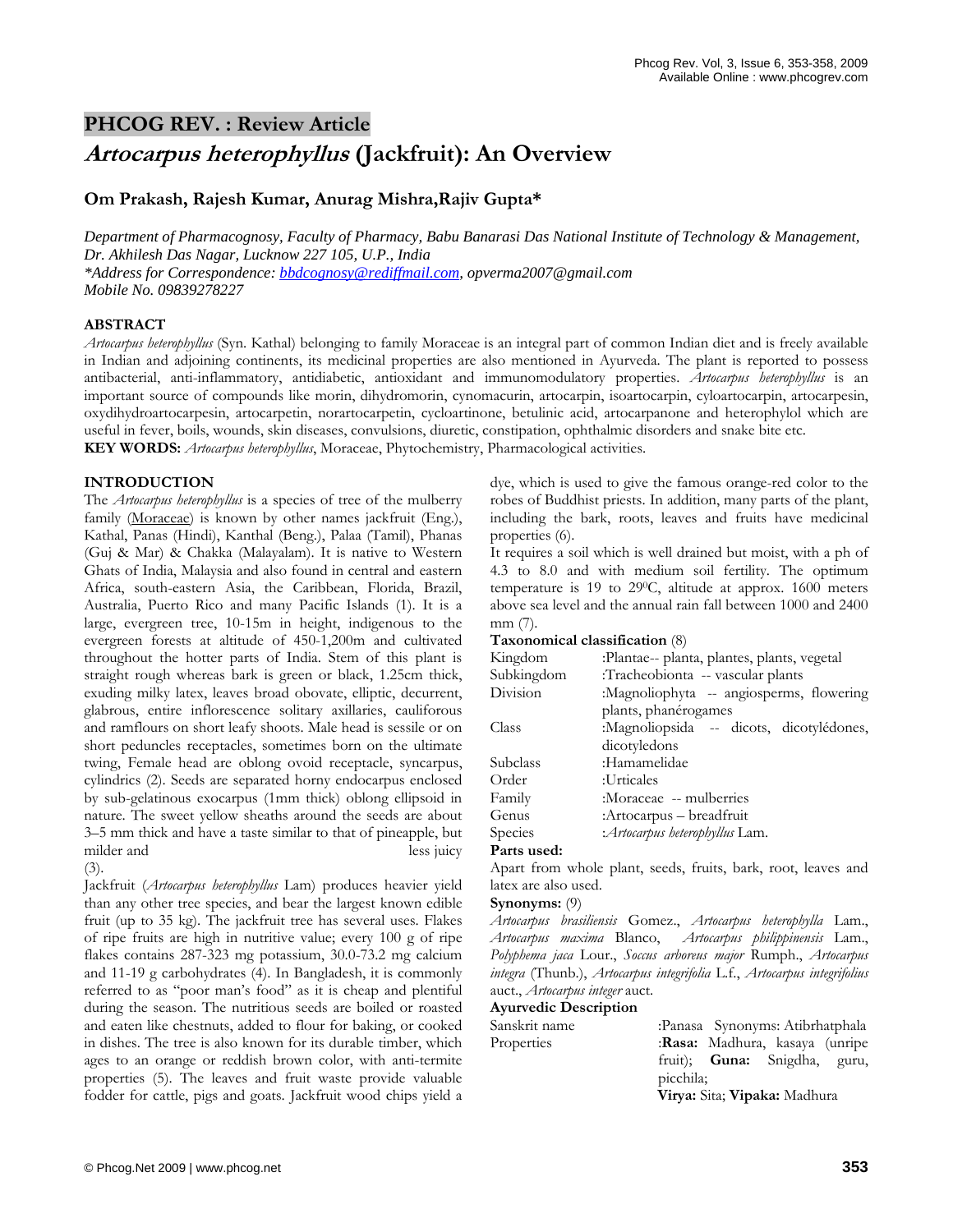Actions :Vatapittahara, kaphavardhaka, balaya, sukraprada, tarpana, durjara, Seeds- Vrsya, baddhavitkara,

mutrala

Therapeutic uses :Klibata, durbalya, raktapitta, varna

### **Growth & Distribution**

*Artocarpus heterophyllus* grows rapidly in early years, up to 1.5  $m/yr$  (5 ft/yr) in height, slowing to about 0.5 m/yr (20 in/yr) as the tree reaches maturity (10). Jackfruit has been cultivated since prehistoric times and has naturalized itself in many parts of the tropics, particularly in Southeast Asia, where it is today an important crop of India, Myanmar, China, Sri Lanka, Malaysia, Indonesia, Thailand and Philippines. It is also grown in parts of Africa, Brazil, Surinam, Caribbean, Florida and Australia. It has been introduced to many Pacific islands since post European contact and is of particular importance in Fiji, where there is a large population of Indian descent.

## **MORPHOLOGY**

## **Size and form**

Jackfruit is a medium size, evergreen tree that typically attains a height of 8–25 m (26–82 ft) and a stem diameter of 30–80 cm (12–32 in). The canopy shape is usually conical or pyramidal in young trees and becomes spreading and domed in older trees. The tree casts a very dense shade. Heavy side branching usually begins near the ground. All parts of the tree exude sticky white latex when injured.

### **Flowers**

This species is monoecious, having male and female inflorescences (or "spikes") on the same tree. Male and female spikes are borne separately on short, stout stems that sprout from older branches and the trunk. Male spikes are found on younger branches above female spikes. Male spikes are dense, fleshy, cylindrical to club shaped, and up to 10 cm (4 in) in length. Flowers are tiny, pale green when young, turning darker with age. Female flowers are larger, elliptic or rounded, with a tubular calyx. The flowers are reportedly pollinated by insects and wind, with a high percentage of crosspollination.

## **Leaves**

Leaves are dark green, alternate, entire, simple, glossy, leathery, stiff, large (up to 16 cm [6 in] in length), and elliptic to oval in form. Leaves are often deeply lobed when juvenile and on young shoots.

## **Fruit**

Jackfruit has a compound or multiple fruit (syncarp) with a green to yellow brown exterior rind that is composed of hexagonal, bluntly conical carpel apices that cover a thick, rubbery, whitish to yellowish wall. The acid to sweetish (when ripe) banana flavored flesh (aril) surrounds each seed. The heavy fruit is held together by a central fibrous core. Fruits are oblong cylindrical in shape, typically 30–40 cm (12–16 in) in length.

## **Seeds**

Seeds are light brown, rounded, 2–3 cm (0.8–1.2 in) in length by 1–1.5 cm (0.4–0.6 in) in diameter, and enclosed in a thin, whitish membrane. Up to 500 seeds can be found in each fruit. Seeds are recalcitrant and can be stored up to a month in cool, humid conditions (11).

## **PHYTOCHEMISTRY**

The *Artocarpus heterophyllus* contains various chemical constituents as several flavones colouring matters, morin, dihydromorin, cynomacurin, artocarpin (Fig.2), isoartocarpin, cyloartocarpin, artocarpesin, oxydihydroartocarpesin, artocarpetin, norartocarpetin, cycloartinone and artocarpanone (12). The heart wood on analysis yields moisture 6.7%, glucosides 38.0%, lipids 0.7%, albumin 1.7% and cellulose 59.0 % (13). The plant also contains free suger (sucrose), fatty acids, ellagic acid and some essential Amino acids like Arginine, Cystine, Histidine, Leucine, Lysine, Metheonine, Theonine, Tryptophan etc. (14). Bark from main trunk contains betullic acid and two new flavone pigments, cycloheterophyllin (C<sub>30</sub>H<sub>30</sub>O<sub>7</sub>) (15). Triterpenic compounds like cycloartenyl acetate, cycloartenone are also reported (16). Heterophylol (Fig.1) a phenolic compound with novel skeleton was obtained from *Artocarpus heterophyllus* (17). There is only 3.3% tannin in the bark, which is occasionally made into cordage or cloth. The leaves and stem show the presence of sapogenins, cycloartenone, cycloartenol (Fig.4), β-sitosterol (18) and tannins, they show estrogenic activity. A root contains β-sitosterol (Fig.7), ursolic acid, Betulinic acid (Fig.3) and cycloartenone (19).

Jacalin, the major protein from the *Artocarpus heterophyllus* seeds, is a tetrameric two-chain lectin combining a heavy chain of 133 amino acid residues with a light *β* chain of 20–21 amino acid residues. It is highly specific for the *O*-glycoside of the disaccharide Thomsen–Friedenreich antigen (Gal*β*1– 3GalNAc), even in its sialylated form. This property has made jacalin suitable for studying various O-linked glycoproteins, particularly human IgA1 (20). Jacalin's uniqueness in being strongly mitogenic for human CD4+ T lymphocytes has made it a useful tool for the evaluation of the immune status of patients infected with human immunodeficiency virus HIV-1 (21). Two novel 2′, 4′, 6′-trioxygenated flavanones, heteroflavanones A and B were isolated from the root bark of *Artocarpus heterophyllus*. Their structures were elucidated as 5 hydroxy-7,2′, 4′,6′-tetramethoxyflavanone and 8-(γ,γdimethylallyl)5-hydroxy-7,2′,4′,6′-tetramethoxyflavanone (22, 23). Three phenolic compounds were characterized as artocarpesin [ (5,7,2',4'-tetrahydroxy-6-(3-methylbut-3-enyl) flavone], norartocarpetin (5,7,2',4'-tetrahydroxyflavone) and oxyresveratrol (Fig.6) (trans-2,4,3',5'-tetrahydroxystilbene) by spectroscopic methods and through comparison with data reported in the literatures (24). The anti-inflammatory effects of these isolated compounds were evaluated by determining their inhibitory effects on the production of proinflammatory mediators in lipopolysaccharide (LPS)-activated RAW 264.7 murine macrophage cells. These three compounds exhibited potent anti-inflammatory activity (25). The composition of carotenoids of *A.heterophyllus* is carotenes  $\beta$ -carotene,  $\alpha$ carotene, β-zeacarotene, α-zeacarotene and β-carotene-5, 6 epoxide and a dicarboxylic carotenoid, crocetin were identified (26).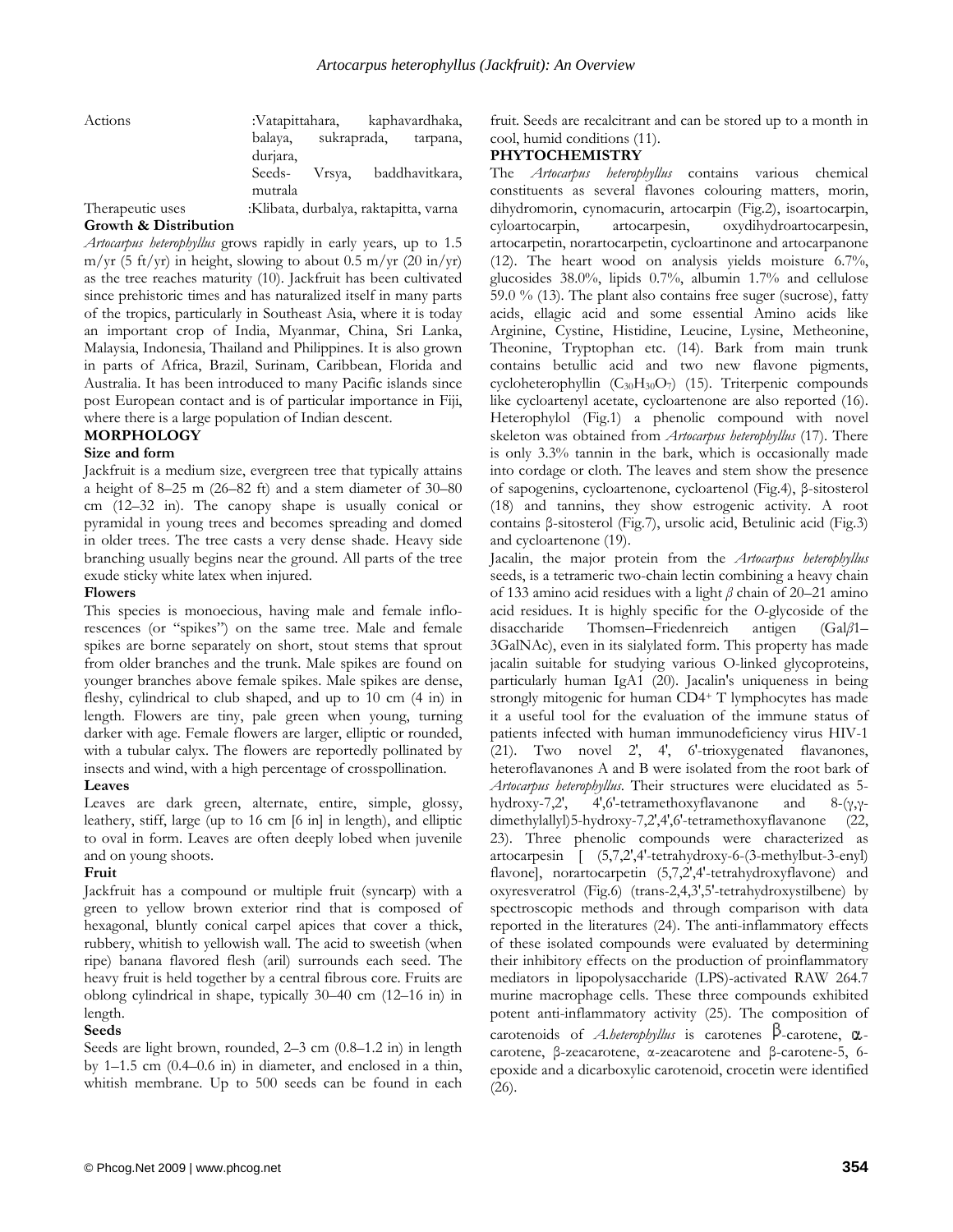

#### **Traditional uses**

The leaves are useful in fever, boils, wounds and skin diseases. The young fruits are acrid, astringent, and carminative. The ripe fruits are sweet, cooling, laxative, aphrodisiac and also used as a brain tonic. The seeds are, diuretic, and constipating. The wood is nervine, antidiabetic, sedative and is useful in convulsions (27). The latex is useful in dysopia, ophthalmic disorders and pharyngitis and also used as antibacterial agent (28). The ash of Jackfruit leaves is used in case of ulcers. The dried latex yields artostenone, convertible to artosterone, and a compound with marked androgenic action. Mixed with vinegar, the latex promotes healing of abscesses, snakebite and glandular swellings (29). The root is a remedy for skin diseases and asthma. An extract of the root is taken in cases of fever and diarrhoea. The bark is made into poultices. Heated leaves are placed on wounds. The wood has a sedative property and its pith is said to be abortifacient. Latex is used as an antiinflammatory agent (30).

#### **PHARMACOLOGY**

Although a lot of pharmacological investigations have been carried out based on the constituents present in it but a lot more can still be explored and utilized in a therapeutic manner. A summary of the findings of some of these studies is presented below.

#### **Anti-inflammatory Effect**

*Artocarpus heterophyllus* Lam is a large evergreen tree cultivated throughout Southeast Asia for its fruits. Its leaves and roots have been used for medicinal purposes. The aim of this work was to study the *in vitro* anti-inflammatory effects of phenolic compounds isolated from the ethyl acetate extracts of the fruits of *Artocarpus heterophyllus*. Three phenolic compounds were characterized as artocarpesin [5,7,2',4'-tetrahydroxy-6-(3 methylbut-3-enyl) flavone] (1), norartocarpetin (5,7,2',4' tetrahydroxyflavone) (2), and oxyresveratrol [ trans-2,4,3',5' tetrahydroxystilbene] ( 3) by spectroscopic methods and through comparison with data reported in the literatures. The anti-inflammatory effects of the isolated compounds (1- 3) were evaluated by determining their inhibitory effects on the production of proinflammatory mediators in lipopolysaccharide (LPS)-activated RAW 264.7 murine macrophage cells. These three compounds exhibited potent anti-inflammatory activity. The results indicated that artocarpesin (1) suppressed the LPS-induced production of nitric oxide (NO) and prostaglandin E 2 (PGE 2) through the down-regulation of inducible nitric oxide synthase (iNOS) and cyclooxygenase 2 (COX-2) protein expressions. Thus, artocarpesin (1) may provide a potential therapeutic approach for inflammation-associated disorders (31).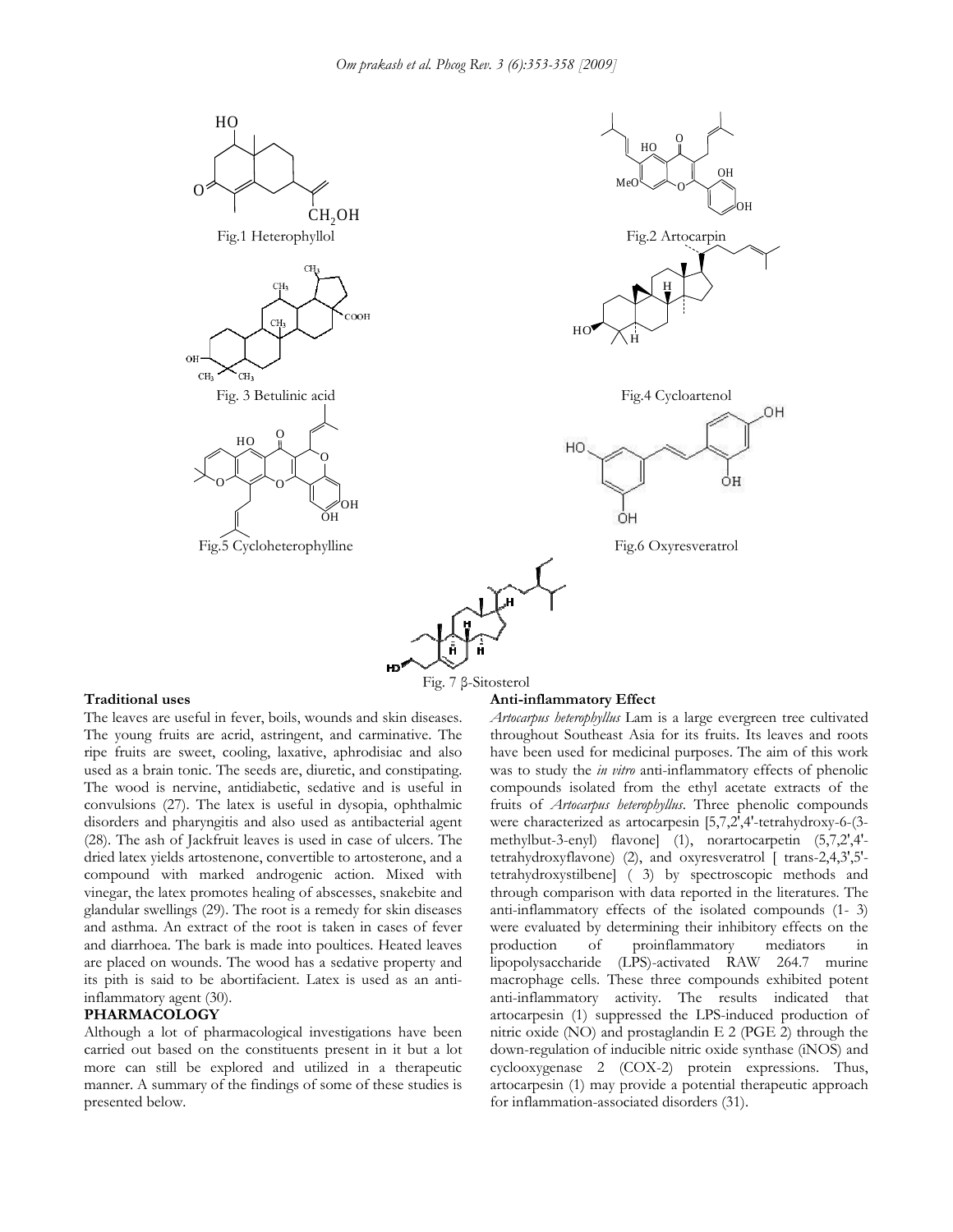## **Antioxidant Effect**

The antioxidant properties of prenylflavones, isolated from *Artocarpus heterophyllus* Lam., were evaluated in this study. Among them, artocarpine, artocarpetin, artocarpetin A, and cycloheterophyllin diacetate and peracetate had no effect on iron-induced lipid peroxidation in rat brain homogenate. They also did not scavenge the stable free radical 1, 1-diphenyl-2 picrylhydrazyl. In contrast, cycloheterophyllin (Fig. 5) and artonins A and B inhibited iron-induced lipid peroxidation in rat brain homogenate and scavenged 1, 1-diphenyl-2 picrylhydrazyl. They also scavenged peroxyl radicals and hydroxyl radicals that were generated by 2, 2'-azobis (2 amidinopropane) dihydrochloride and the Fe3+-ascorbate-EDTA-H2O2 system, respectively. However, they did not inhibit xanthine oxidase activity or scavenge superoxide anion, hydrogen peroxide, carbon radical, or peroxyl radicals derived from 2,2'-azobis(2,4-dimethylvaleronitrile) in hexane. Moreover, cycloheterophyllin and artonins A and B inhibited copper-catalyzed oxidation of human low-density lipoprotein, as measured by fluorescence intensity, thiobarbituric acidreactive substance and conjugated-diene formations and electrophoretic mobility. It is concluded that cycloheterophyllin and artonins A and B serve as powerful antioxidants against lipid peroxidation when biomembranes are exposed to oxygen radicals (32).

## **Antifungal Effect**

Two novel chitin-binding lectins from seeds of *Artocarpus*  genus were described, one from jackfruit and one from breadfruit. They were purified from saline crude extract of seeds using affinity chromatography on chitin column, sizeexclusion chromatography and reverse-phase chromatography on the C-18 column. Both are 14 kDa proteins, made up of 3 chains linked by disulfide bonds. The partial amino acid sequences of the two lectins showed they are homologous to each other but not to other plant chitin-binding proteins. Thus, they cannot be classified in any known plant chitinbinding protein family, particularly because of their inter-chain covalent bonds. Their circular dichroism spectra and deconvolution showed a secondary structure content of betasheet and unordered elements. The lectins were thermally stable until 80 degrees C and structural changes were observed below pH 6. Both lectins inhibited the growth of *Fusarium moniliforme* and *Saccharomyces cerevisiae*, and presented hemagglutination activity against human and rabbit erythrocytes. These lectins were denoted jackin (from jackfruit) and frutackin (from breadfruit) (33).

## **Sexual behaviour**

According to medicinal plants text of Sri Lanka, roasted seeds of *Artocarpus heterophyllus* Lam. (Family: Moraceae) has aphrodisiac activity. However, some reproductively active young men in rural areas of Sri Lanka claim that consumption of these seeds few hours prior to coitus disrupts sexual function. Because of these two conflicting claims, it was thought useful to scientifically investigate the effects of *A. heterophyllus* seeds on male sexual function and fertility. This was done using a seed suspension in 1% methylcellulose (SS) in rats. In a sexual behaviour study using receptive female rats,

an oral administration of 500 mg/kg dose of SS markedly inhibited libido, sexual arousal, sexual vigour and sexual performance within 2 hr. Further, the treatment induced a mild erectile dysfunction. These antimasculine effects on sexual function were not evident 6 hr post treatment indicating rapid onset and offset of action. Further, these actions on the sexual behaviour was not due to general toxicity, liver toxicity, stress or reduction in blood testosterone level but due to marked sedative activity. In a mating study, SS failed to alter ejaculating competence and fertility. These results suggest that *A. heterophyllous* seeds do not have aphrodisiac action, at least, in rats (34).

## **Immunomodulatory effect**

Jacalin, the major protein from the jackfruit (*Artocarpus heterophyllus*) seeds, is a tetrameric two-chain lectin (molecular mass 65 kDa) combining a heavy chain of 133 amino acid residues with a light *β* chain of 20–21 amino acid residues. It is highly specific for the *O*-glycoside of the disaccharide Thomsen–Friedenreich antigen (Gal*β*1–3GalNAc), even in its sialylated form. This property has made jacalin suitable for studying various O-linked glycoproteins, particularly human IgA1. Jacalin's uniqueness in being strongly mitogenic for human CD4<sup>+</sup> T lymphocytes has made it a useful tool for the evaluation of the immune status of patients infected with human immunodeficiency virus (HIV)-1. The abundance of source material for the production of jacalin, its ease of purification, yield and stability has made it an attractive costeffective lectin. It has found applications in diverse areas such as the isolation of human plasma glycoproteins (IgA1, C1 inhibitor, hemopexin, 2-HSG), the investigation of IgAnephropathy, the analysis of O-linked glycoproteins and the detection of tumours (35).

## **Antidiabetic Effect**

Investigations were carried out to evaluate the effects of hotwater extract of *Artocarpus heterophyllus* leaves on the glucose tolerance of normal human subjects and maturity-onset diabetic patients. The extracts of *Artocarpus heterophyllus* significantly improved glucose tolerance in the normal subjects and the diabetic patients when investigated at oral doses equivalent to 20 g/kg of starting material (36).

## **Antibacterial Effect**

The crude methaolic extracts of the stem and root, barks, stem and root heart-wood, leaves, fruits and seeds of *Artocarpus heterophyllus* and their subsequent partitioning with petrol, dichloromethane, ethyl acetate and butanol gave fractions that exhibited a broad spectrum of antibacterial activity. The butanol fractions of the root bark and fruits were found to be the most active (37).

## **Anthelmintic Effect**

The shoots revealed nematicidal activity against various nematodes *viz., Rotylenchulus reniformis, Tylenchorhynchus brassicae, Tylenchus filifofmis* and *Meloidogyne incognita* (38).

## **Inhibition of melanin biosynthesis**

A series of prenylated, flavones based polyphenols, compounds 1-8, and were isolated from the wood of *Artocarpus heterophyllus*. These compounds, which have previously been shown not to inhibit tyrosinase activity, were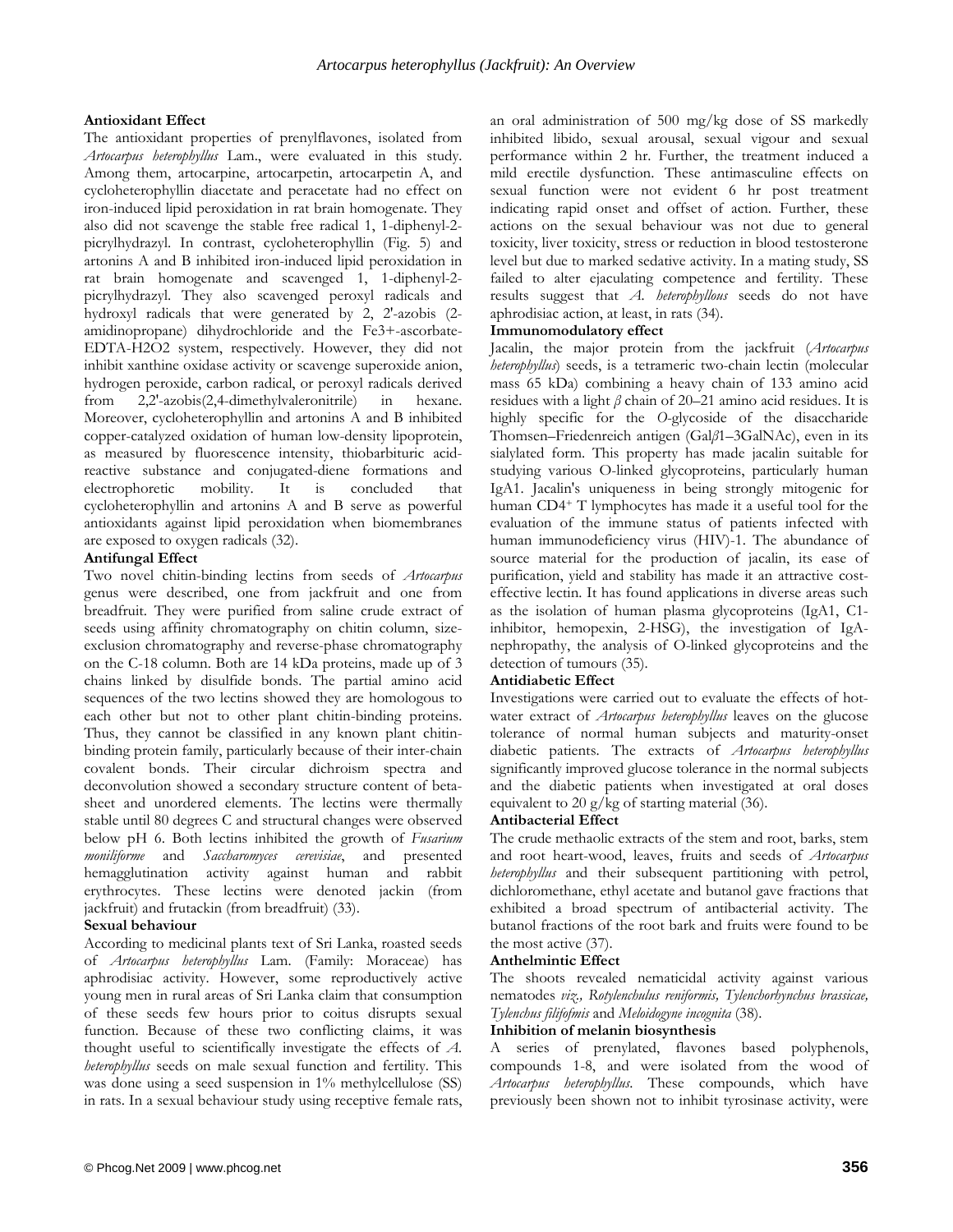found to be active inhibitors of the in vivo melanin biosynthesis in B16 melanoma cells, with little or no cytotoxicity. To clarify the structural requirement for inhibition, some structure-activity relationships were studied, in comparison with related compounds lacking prenyl side chains. Our experiments indicate that both prenyl and OH groups, as well as the type of substitution pattern, are crucial for the inhibition of melanin production in  $B_{16}$  melanoma cells (39).

#### **Allergy to jackfruit**

 Jackfruit allergy has been reported just once. It is unknown whether this food allergy is caused by direct sensitization or cross-sensitization to pollen allergens. Jackfruit allergy can be added to the list of birch pollen-related food allergies. Increased consumption of this fruit will result in a rise in allergic reactions (40).

## Some chemical constituents isolated from *A*. **heterophyllus**

Six prenylflavonoids, including two new compounds, have been isolated from the root, bark of *Artocarpus heterophyllus.* The new prenylflavones have been characterized as  $8-(\gamma,\gamma$ dimethylallyl)-5,4′-dihydroxy-7,2′-dimethoxyflavone and 3,3′ di-(γ,γ-dimethylallyl)-5,7,2′,5′-tetrahydroxy-4′-methoxyflavone, respectively (41).

A new natural Diels-Alder-type adduct, artonin X, along with two known Diels-Alder type adducts, were isolated from the bark of *Artocarpus heterophyllus* (42).

In an investigation emission and Fourier transform infrared spectra of the jackfruit seed, in powdered form, were recorded. Analysis of the emission spectrum confirms the presence of two hitherto undetected elements, manganese and magnesium. The Fourier transform infrared spectrum reveals the presence of some specific functional groups, attributed to the different bands present in the spectrum (43).

#### **PESTS AND DISEASES**

In southwestern and southern Asia, boring insects seem to be the major pests of jackfruit. These include *Indarbela tetraonis, Batocera rufomaculata*, *Margaronia caecalis,* and *Ochyromera artocarpio*. In India the main insect pests are the shoot boring caterpillar (*Diaphania caesalis*), mealybugs (*Nipaecoccus viridis*, *Pseudococcus corymbatus*, and *Ferrisia virgata*), spittle bug (*Cosmoscarta relata*) and jack scale (*Ceroplastes rubina*). In southern China, the fruit stem is susceptible to damage from the larvae of the longicorn beetles *Aprona germarri*, *Pterolophia discalis*, *Xenolea tomenlosa asiatica*, and *Olenecamptus bilobus*. The caterpillars of leaf webbers (*Perina nuda* and *Diaphania bivitralis*), aphids (*Greenidea artocarpi* and *Toxoptera aurantii*), and thrips (*Pseudodendrothrips dwivarna*) are minor problems. Important diseases of jackfruit are pink disease (*Pelliculana* [syn. *Corticum*] *salmonicolor*); stem, fruit, and male inflorescence rot caused by *Rhizopus artocarpi*; and leafspot due to *Phomopsis artocarpina*, *Colletrotrichum lagenarium*, *Septoria artocarpi*, and other fungi. Gray blight (*Pestalotia elasticola*), charcoal rot (*Ustilana zonata*), collar rot (*Rosellinia arcuata*), and rust (*Uredo artocarpi*) occur on jackfruit in some regions.

In a recent study it was found that wood boring insects include *Elaphidion mucronatum*, *Nyssodrysina haldemani*, and

*Leptostylopsis terraecolor* various scales and mealybugs may attack stems and fruit. Diseases include *Rhizopus* fruit rot (*Rhizopus artocarpi*), gray mold (*Botrytis cinerea*), root rot (*Pythiumsplendens*,*Phytophthora* sp., *Fusarium* sp., and *Rhizoctonia*  sp.), and leaf spotting by fungi (*Gloeosproium* sp. and *Phyllosticta artocarpi*) also affect the plant (44).

### **CONCLUSION**

Considering the easy availability of *Artocarpus heterophyllus* in our country and that almost all the parts of the plant, including wood & latex possess curative properties, it seems that still there is a scope for scientific studies to fully exploit its medicinal properties to support the traditional claims as well as ,exploring some new and promising 'leads'. This review is an effort to compile all major information on its phytochemical as well as pharmacological profile published till now.

### **REFERENCES**

- 1. A.M. Rahman, N. Nahar, AJ. Mian and M. Mosihuzzaman. Variation of carbohydrate composition of two forms of fruit from jack tree (*Artocarpus heterophyllus* L) with maturity and climatic conditions. *Food Chem.* **65:** 91-97 (1999).
- 2. P. Rowe-Dutton. *Artocarpus heterophyllus* jackfruit. In: The propagation of tropical fruit trees (Garner RJ and Chaudhri SA, eds.). FAO, Rome (Italy); Commonwealth Bureau of Horticulture and Plantation Crops, Maidstone, 269-290 (1985).
- 3. The Wealth of India, *A dictionary of Indian raw materials and industrial products*, (publication and information directorate CSIR, New Delhi, 1985), 445-453.
- 4. C. E. Elevitch, and H. I. Manner. *Artocarpus heterophyllus* (jackfruit). Species Profiles for Pacific Island Agroforestry (2006).
- 5. E. T. Arung, K. Shimizu and R. Kondo. Inhibitory effect of artocarpanone from *Artocarpus heterophyllus* on melanin biosynthesis. *Biol. Pharm. Bull.* **29:** 1966-1969 (2006).
- 6. S. Shyamalamma, S.B.C. Chandra, M. Hegd**e** and P. Naryanswamy**.**  Evaluation of genetic diversity in jackfruit (*Artocarpus heterophyllus* Lam.) based on amplified fragment length polymorphism markers. *Genet. Mol. Res*. **7(3):** 645-656 (2008).
- 7. Roy, S.K., P.K. Royand and R.G. Brumfield, *In vitro* propagation and establishment of a new cultivar of jackfruit (*Artocarpus heterophyllus* lam.) bearing fruits twice yearly. *Acta Hort.,* **429:** 497-502 (1996).
- 8. http://plants.usda.gov/java/ClassificationServlet?source=display&classi  $d = ARHE2$
- 9. http://www.agroforestry.net/tti/A.heterophyllus-jackfruit.pdf
- 10. M. Kamaluddin, M. Ali and M.K. Bhuiyan. Effect of auxin on rooting of cuttings and growth of stecklings of jackfruit (*Artocarpus heterophyllus* lam.). *Chittagong Univ. Stud. Sci*. **20(1):** 71-75(1997).
- 11. www.traditionaltree.org
- 12. A.V. Rama Rao, Mala Varadan and Venkataraman. Colouring matter of the *A. hetetophyllus. Indian J. Chem*. **11:** 298-299 (1973).
- 13. Perkin and Cope. The constituents of *Artocarpus integrifolia*. *J*. *Chem. Soc*. **67:** 937-944 (1895).
- 14. G. Pavanasasivam, M. Uvais and S. Sultanbawa. Cycloartenyl acetate, cycloartenol and cycloartenone in the bark of *Artocarpus species. Phytochemistry*, **12(11):** 2725-2726 (1973).
- 15. F.A. Chawdhary, M.A. Raman. Distribution of free sugars and Fatty acids in Jackfruit. *Food chemistry.* **60(1):** 25-28 (1997).
- 16. B.R. Barik, T. Bhaumik, A.K. and A.B. Kundu. Triterpenoids of *Artocarpus heterophyllus*, *J. Indian Chemical* Soc. **74**: 163-164 (1997).
- *17.* Chun-Nan Lin and Chai-Ming Lu. Heterophylol, a phenolic compound with novel skeleton from *Artocarpus heterophyllus*, *Tetrahedron letters***. 34(17):** 8249-8250 (1993).
- 18. M.C. Nath, 1937b. *Z Physiology Chem.* 247, 9.Quoted in Plant, and Chaturvedi, K. *Phytochemistry* **28:** 2197-2199 (1989).
- 19. R. Dayal and T.R. Seshadri. Colourless compounds of the roots of *Artocarpus heterophyllus.* Isolation of new compound artoflavone. *Indian J Chem.* **12:** 895-896 (1974).